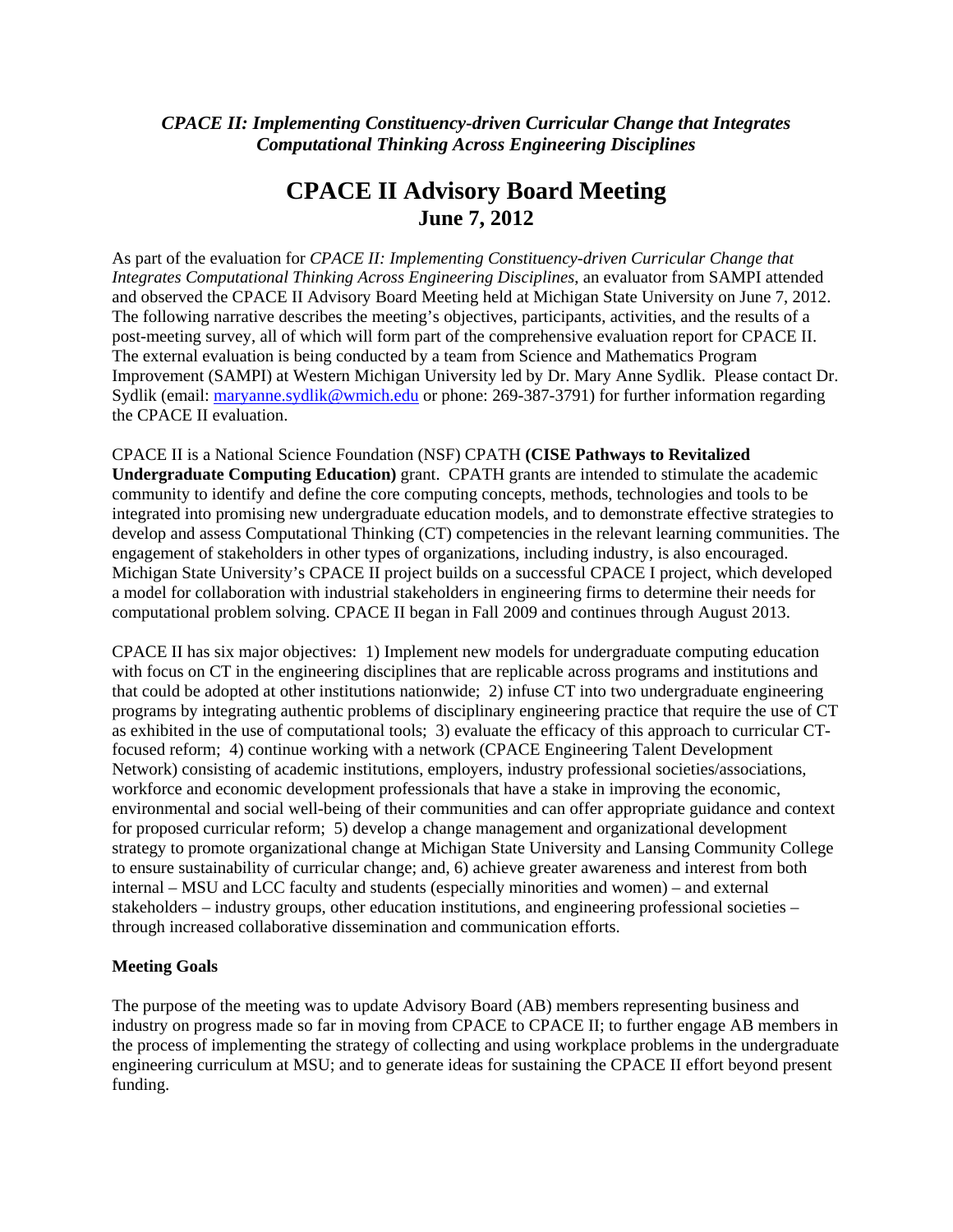## **Leadership and Participants**

The workshop was led by Dr. Jon Sticklen, PI of the CPACE II project. There were twenty people present at the start of the meeting, including Dr. Satish Upda, Dean of the College of Engineering at MSU. Dr. Upda offered a short welcome to the group, then left. Other CPACE II members who led presentations/discussions were Dr. Mark Urban-Lurain; Dr. Daina Briedis; Louise Paquette; Dr. Claudia E. Vergara; Dr. Robert Ofoli; and Dr. Mary Anne Sydlik.

### **Participants included:**

# **CPACE Team:**

- Dr. Satish Upda, Dean of the College of Engineering, MSU
- Dr. Jon Sticklen, Director, Center for Engineering Education Research, MSU
- Dr. Mark Urban-Lurain, Director of Instructional Technology Research & Development, MSU
- Dr. Abdol Hossein Esfahanian, Associate Professor and Associate Chairperson, Computer Science and Engineering Department, MSU
- Dr. Daina Briedis, Associate Professor, Department of Chemical Engineering and Materials Science, MSU
- Dr. Neeraj Buch, Professor, Department of Civil and Environmental Engineering, MSU
- Dr. Louise Paquette, Professor, Mathematics & Computer Science Department, LCC
- Dr. Jing Wang, Professor, Mathematics & Computer Science Department, LCC
- Dr. Mary Anne Sydlik, Director, Science and Mathematics Program Improvement (SAMPI), WMU
- Dr. Claudia E. Vergara, Academic Research Specialist, Center for Engineering Education Research (CEER)
- Taryn MacFarlane, Vice-President, Business and Community Innovation, Corporation For a Skilled Work Force

# **AB Members:**

- Amanda Avila, Prima Civitas Foundation
- Bruce Brendle, TARDEC
- Thomas Crampton, Mott Community College
- David Hollister, Prima Civitas Foundation
- Chris Knapp, State of Michigan Workforce Development Agency
- James Millhench, Downriver Community Conference Economic Development
- Michael Molnar, Senior Process Engineer, Hemlock Semi Corporation
- John Polasek, MDOT (retired)
- Chris Surbrook, Midland Compound

### **Others:**

Dr. Robert Ofoli, Associate Professor, Chemical Engineering and Materials Science, MSU

# **Meeting Environment**

The meeting occurred in Room 3405 A&B of the Engineering Building at Michigan State University. This was a large room with people sitting around tables designed to accommodate 7-8 people each. PowerPoint slides were projected onto a white screen at the front of the room. The room's lighting and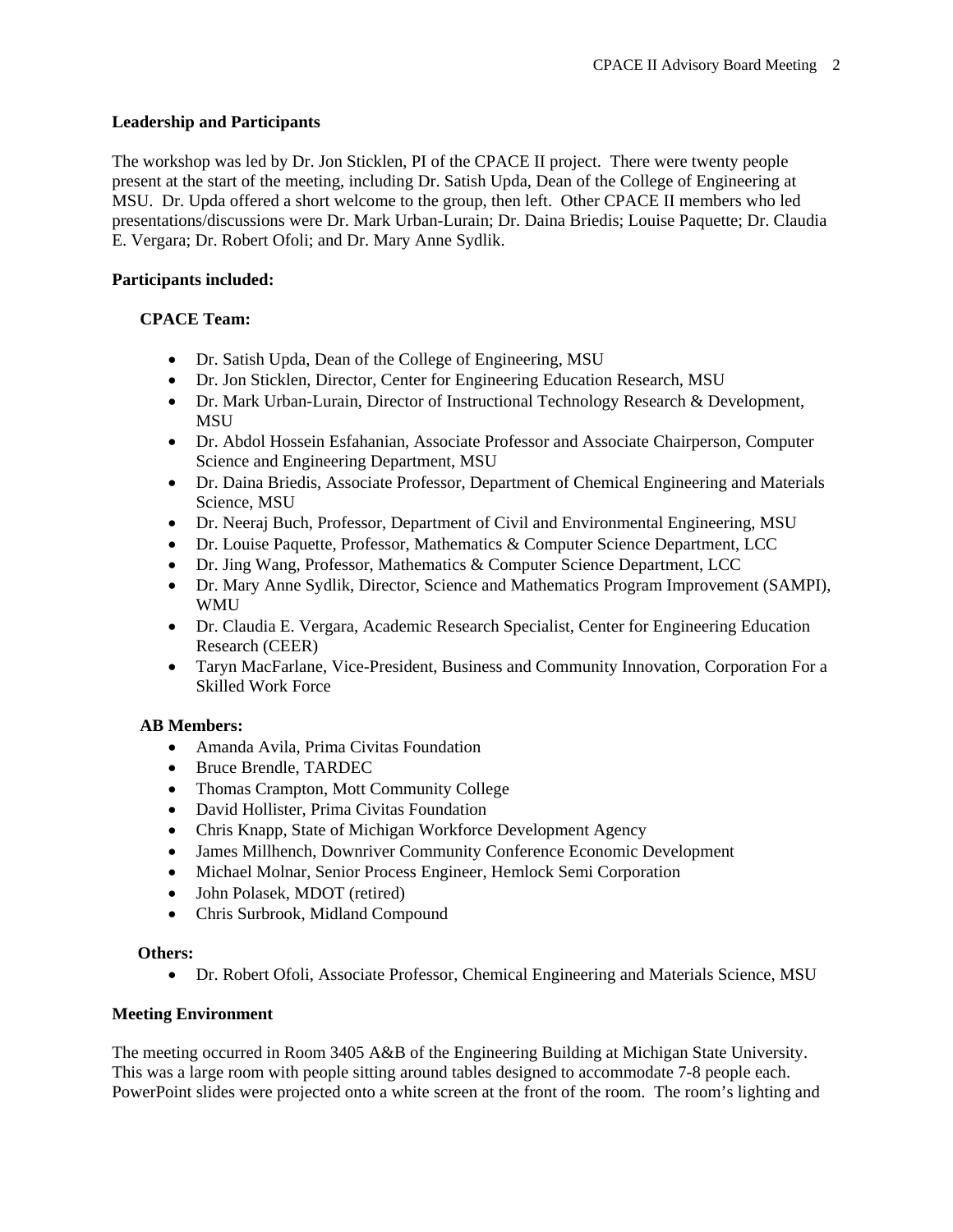temperature were ideal for the purpose of the meeting, and the PowerPoint slides were easily read from around the room. Some presentations were really fast, while others progressed at a slower pace. A lot of information covered in each short presentation. In general, participants listened politely, took notes, and seemed to feel free to comment and/or ask questions.

#### **Agenda and Individual Sessions**

The meeting agenda can be found on page 4 of this report. The meeting proceeded as planned, beginning with introductions around the room.

Participants took notes and paid close attention during Dr. Urban-Lurain's review of CPACE I and Dr. Sticklen's overview of the goals of CPACE II. These two presentations traced how the computational competencies that emerged as important to industry during CPACE I have guided the efforts for CPACE II, which has the major goal of finding ways to use real-world problems to help produce solid new engineers for the workforce. Using such problems serves the dual purpose of developing computational skills needed in industry while also stimulating student interest in their coursework. So far, mini-projects lasting about two weeks have been introduced into the first year computational class at MSU; into the LCC engineering transfer courses; and in MSU's chemical engineering and civil engineering coursework for sophomore, junior, and senior undergraduates. The CPACE II team also has established good working relationships with faculty teaching these classes; has shown that working with industry in this manner is highly feasible; and has collected preliminary student outcome data that look promising. The team is still working to build this new approach to teaching undergraduate coursework into long term changes in the curriculum and also looking for funding to expand the effort.

Dr. Briedis spoke about university-industry partnerships by describing how ideas from industry were translated into projects that could be used in the classroom. Dr. Buch also described a course that used a problem involving truss bridges. Dr. Sticklen discussed the introductory course, which all students take. The mechanical engineering faculty member for this class also works half-time in industry. The problem he used in class was extremely complex: structurally modeling a car. He framed it so students could build on their computational thinking skills from the rest of the course – or scaffolding – by using models that could be used as part of a larger model in a 'real world' context. Dr. Paquette talked about the use of locally important engineering problems in the courses at LCC, specifically Michigan flooding. This came about when Dr. Tom Wolff and Dr. Sticklen developed this problem because LCC did not have the software to use the car model exercise described previously. LCC faculty also use blood flow projects in their calculus coursework, since the underlying principles involved in what happens when fluid flows through blood vessels applies to many other situations.

Dr. Sticklen and Dr. Vergara talked about the Change Process aspect of CPACE II, which involves efforts to effect long-term changes in how the undergraduate curriculum is structured and taught at MSU. Dr. Vergara also presented several Power Point slides detailing data collection and results so far for CPACE II. During this part of the meeting, participants were looking at the PowerPoint handout, watching Dr. Vergara, and responding to the content of her presentation.

At this point, Taryn MacFarlane led a group dialog designed to stimulate ideas for how to sustain the CPACE II effort. One of the questions she raised was, "Now that I have heard more about the process, how should I contribute to future authentic problem development?" She described the process as an example of change principle: a way to bring out additional ways to drive change. Three groups were formed: one group of 5 (Dr. Vergara, Dr. Briedis, Dr. Ofoli, and two AB members, including John Polasek); another group of 4 (Dr. Sticklen and three AB members including Michael Molnar, Dr. Bruce Brendle, and Thomas Crampton); and a third group of four (Dr. Urban-Lurain, Dr. Paquette, Dr. Wang, and a member of the AB). Ms. MacFarlane and the evaluator walked between groups, listening and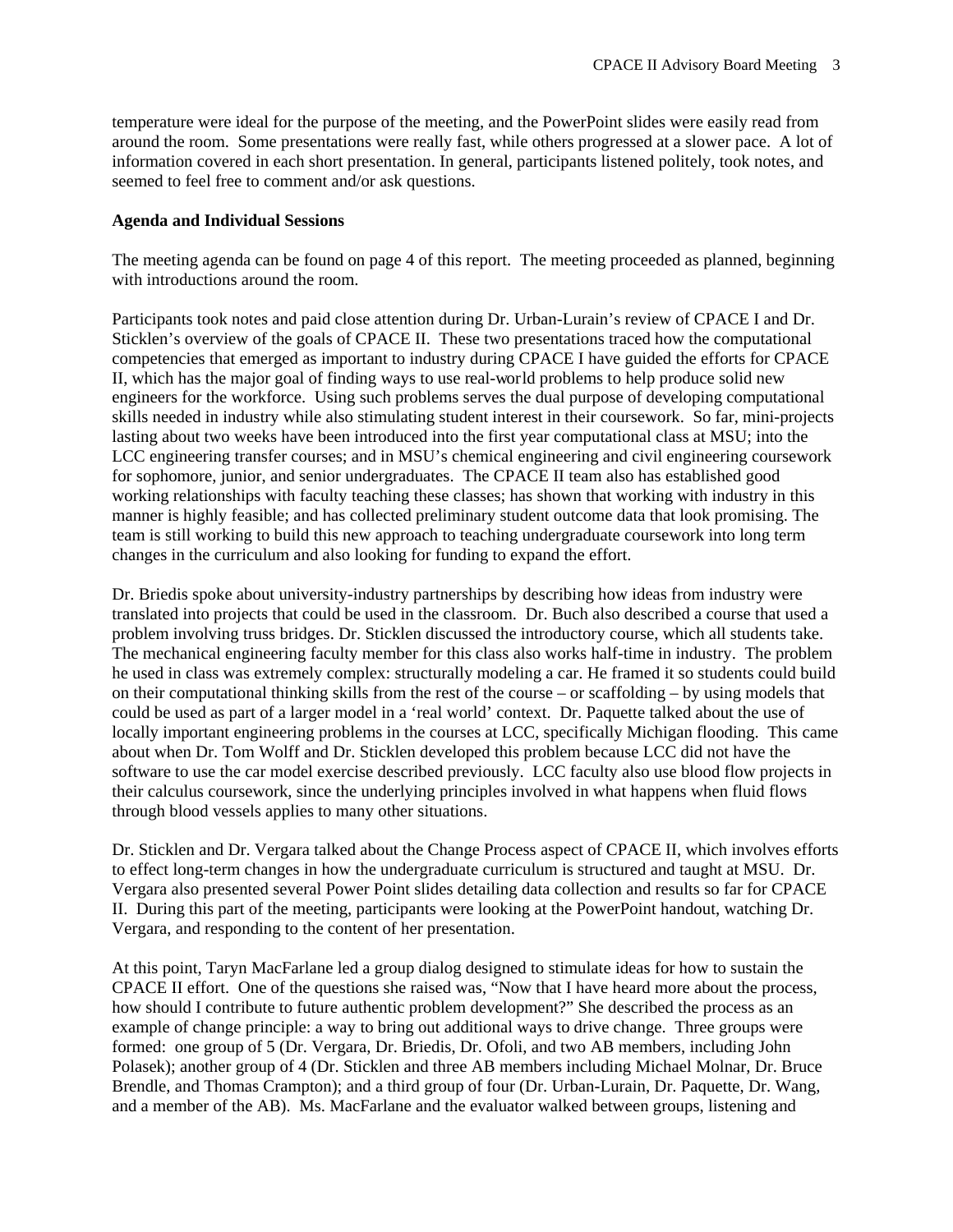noting what was going on. The second group talked at length about trade-offs in dialogues between industry and education. The other two groups engaged in more wide-ranging discussions. A suggestion was made that having a web portal to support these interactions might be useful: problems for students to solve for industry could be posed without taking industrial employee out of the office.

This session was followed by lunch and general conversations. Dr. Ofoli spoke about the problem of faculty who lack industry experience. He also said that partnerships are essential to produce students who are ready to work in industry. He also raised the issue of using closed-ended vs. open-ended problems. There was a casual exchange of questions and answers between Dr. Ofoli and AB members.

The meeting ended with a short evaluation report from Dr. Sydlik based on interviews she conducted with the CPACE II management team members during Fall 2011. She also distributed end of session evaluation questionnaire for participants to fill out and return to her. Results of this questionnaire can be found on pages 5 through 8 of this report.

### **CPACE Advisory Board Meeting Agenda**

#### **Thursday, June 7, 2012**

**Location:** Engineering Building, Room 3405 A&B, Michigan State University

**Networking Breakfast:** 9:30 a.m.-10:00 a.m.

**Meeting Time:** 10 a.m.-12:00 p.m.; **Lunch:** 12:00 p.m.-1:00 p.m.

**Agenda:** 

#### **Welcome and Introductions**

**Sharing the CPACE Story: Successes to Date** 

- **CPACE I Overview**
- **CPACE II Challenges and Successes Update**

#### **Implementing the Strategy**

- Partnering with Employers, Collecting Authentic Computational Engineering Problems
- Course Integration, Applying Real-time Workplace Computational Problems
- **Group Dialogue**

**Sustaining the Strategy** 

**Project Evaluation Overview**

**Closing and Next Steps**

**Networking lunch**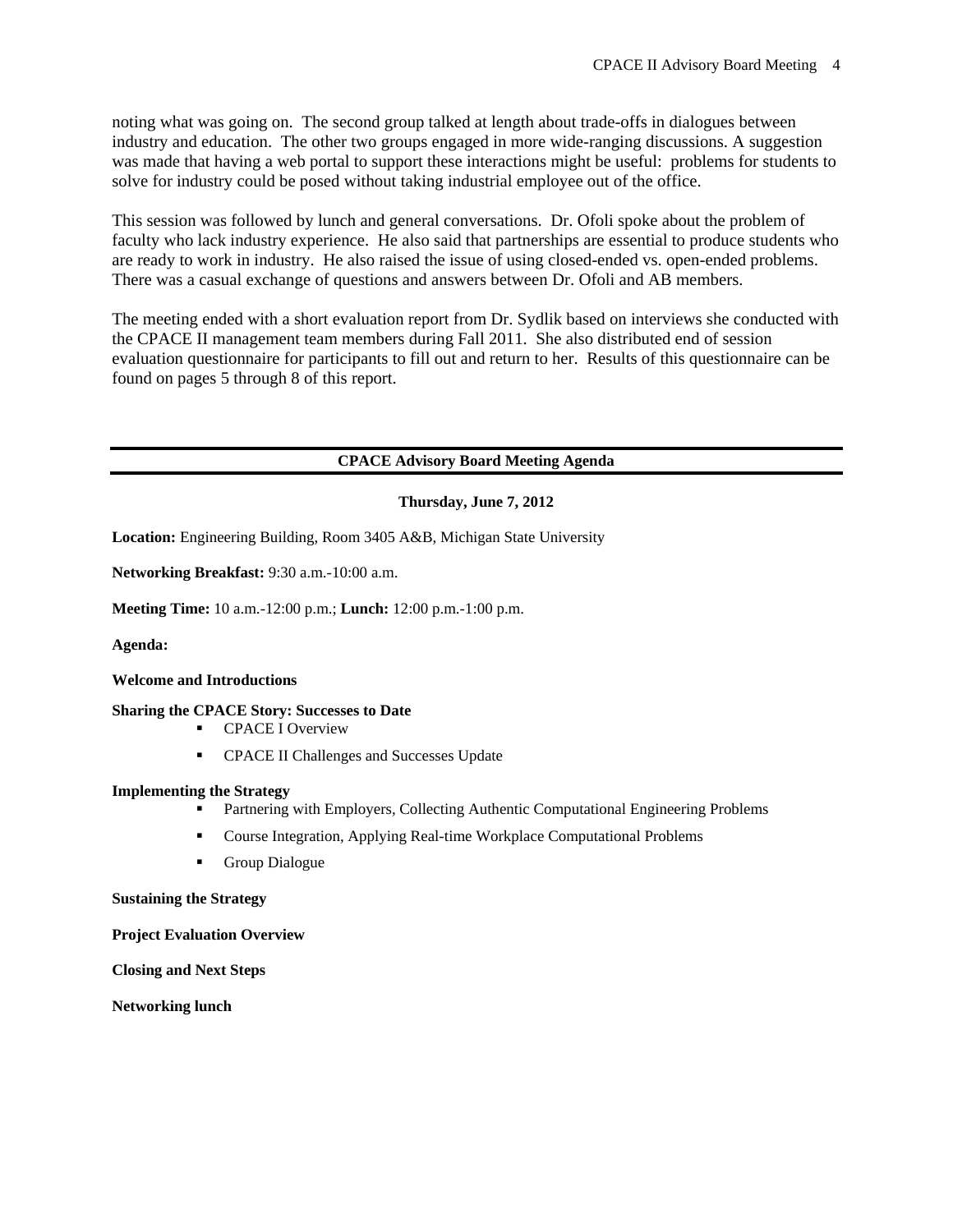# *CPACE II: Implementing Constituency-driven Curricular Change that Integrates Computational Thinking Across Engineering Disciplines*

# **CPACE II Advisory Board Meeting Evaluation Questionnaire June 7, 2012**

Eleven of 20 AB meeting participants completed the following survey. The results of the survey are below.

# **ABOUT THE PARTICIPANTS:**

Participant's role in today's meeting:

| A. Industry representative                 | $4(36.4\%)$ |
|--------------------------------------------|-------------|
| B. CPACE II Project Management Team member | $5(45.5\%)$ |
| C. Other                                   | $1(9.1\%)$  |

**ADVISORY BOARD MEETING OBJECTIVES.** The meeting was designed to address specific objectives. Participants were asked to rate each of the following objectives by determining the extent to which they thought it was accomplished. A "1" on the scale represents the lowest value; a "5" represents the highest value. They were also asked to make comments**.** 

|                                                                                                                    | <b>RATING</b>                     |    |       |            |         |            |             |  |
|--------------------------------------------------------------------------------------------------------------------|-----------------------------------|----|-------|------------|---------|------------|-------------|--|
| <b>Objectives</b>                                                                                                  | N <sub>0</sub><br><b>Response</b> |    |       |            |         |            | <b>MEAN</b> |  |
| 1. The overview of future plans<br>for the CPACE project was<br>useful in setting the context<br>for this meeting. | --                                | -- | $- -$ | $(18.2\%)$ | (27.3%) | $(54.5\%)$ | 4.36        |  |

**Comments:** 

 It was clear you plan to continue, regardless of future funding. I was unclear as to your "future plans" (how), (time constraints).

- Lack of time to detail plans.
- The overview is helpful in terms of our tutorial goals with the CPACE.

|                                                                                                                                                        | N <sub>0</sub><br><b>Response</b> |       |         |            |         | <b>MEAN</b> |
|--------------------------------------------------------------------------------------------------------------------------------------------------------|-----------------------------------|-------|---------|------------|---------|-------------|
| 2. A compelling case was made<br>for how this project links<br>industry needs with<br>curriculum changes for<br>undergraduate engineering<br>students. | --                                | $- -$ | (18.2%) | $1(9.1\%)$ | (72.7%) | 4.55        |

**Comments:** 

 A compelling case was made for improving students' confidence in their ability to understand and use the knowledge they have learned through solving current/live industry problems. It sounds like the key is the student learns to recognize the industry terms that will lead them to use the correct tool on the problem being processed.

 Discussions at our table with industry representative showed that he was frustrated and did not understand what/how we would use the problems.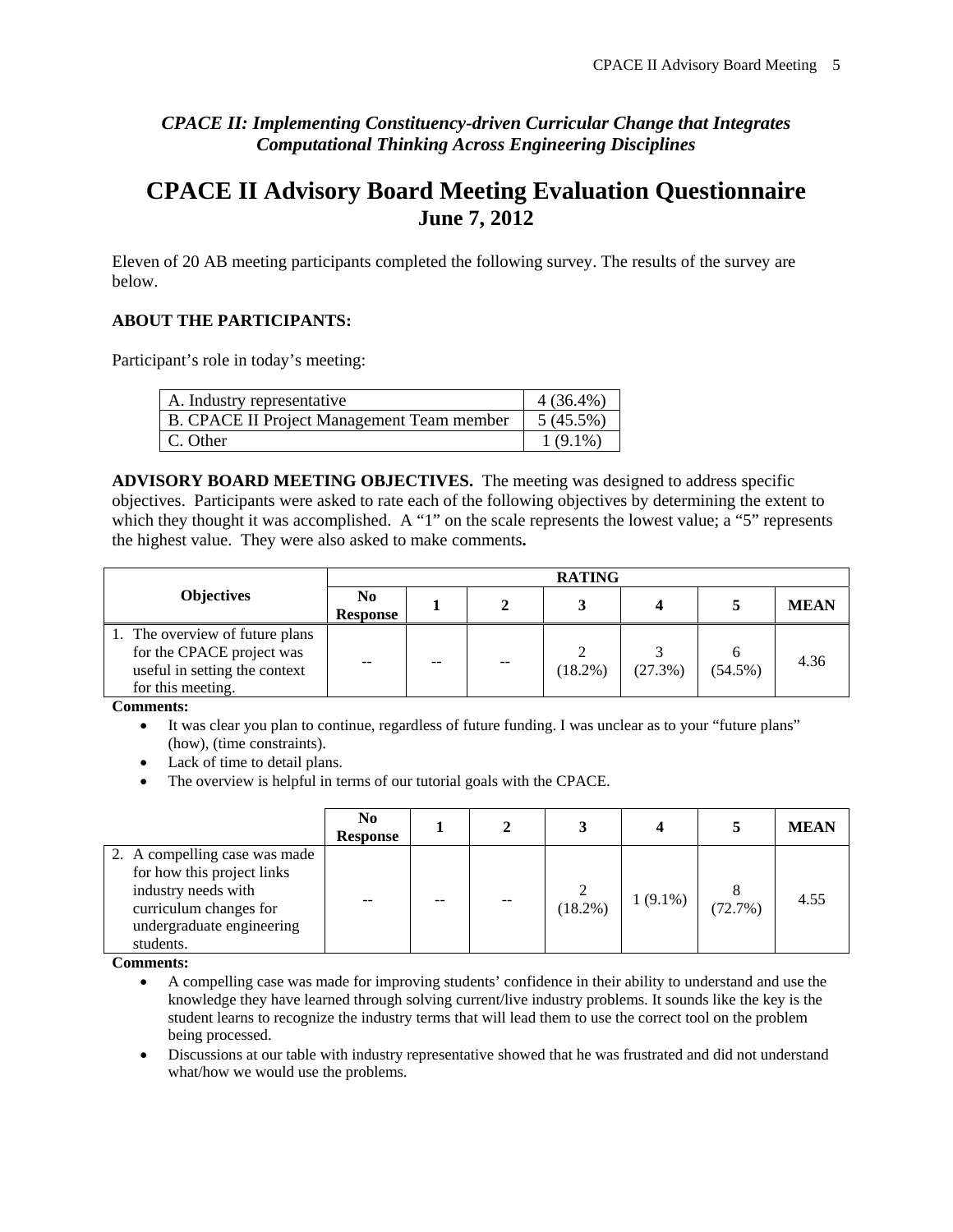|                                                                                                                                                                                                            | N <sub>0</sub><br><b>Response</b> |  |            | 5          | <b>MEAN</b> |
|------------------------------------------------------------------------------------------------------------------------------------------------------------------------------------------------------------|-----------------------------------|--|------------|------------|-------------|
| 3. Based on information<br>covered in this meeting, I<br>was better able to<br>understand how the project<br>has collected and<br>implemented the use of<br>authentic problems in some<br>college courses. | $2(18.2\%)$                       |  | $(45.5\%)$ | $(36.4\%)$ | 4.44        |

**Comments:** 

- I have a better understanding on how information is collected and used, but it sounds like this is still a work in progress. Using production terminology, I would say you are in late stage; prototyping maybe early pilot scale production. You still have many shades of gray to work through at the pilot scale and the full manufacturing scale.
- N/A; was already familiar with this, so meeting info was not new.
- N/A as I am on team.

|                                                                                                                       | N <sub>0</sub><br><b>Response</b> |    |                   |                          |         |            | <b>MEAN</b> |
|-----------------------------------------------------------------------------------------------------------------------|-----------------------------------|----|-------------------|--------------------------|---------|------------|-------------|
| 4. I see the value of adding<br>authentic problems to the<br>undergraduate curriculum<br>based on what I heard today. | $1(9.1\%)$                        | -- | $\qquad \qquad -$ | $\overline{\phantom{m}}$ | (27.3%) | $(63.6\%)$ | 4.70        |

**Comments:** 

I see the value also based on what I did as a CPACE II team member.

• N/A as I am on team.

Yes, you have something special.

|                                                                                     | No<br><b>Response</b> |               |            |       |         |            | <b>MEAN</b> |
|-------------------------------------------------------------------------------------|-----------------------|---------------|------------|-------|---------|------------|-------------|
| 5. The discussion of how to<br>sustain the project was a<br>productive use of time. | $- -$                 | $\sim$ $\sim$ | $(18.2\%)$ | $- -$ | (27.3%) | $(54.5\%)$ | 4.18        |

**Comments:** 

- Didn't really lead to anything concrete FOR ME.
- It was a good beginning, I look forward to seeing the creation of systems that can be monitored and used to manage this initiative. These systems are developed in the pilot scale production phase, or still to come.
- May use more time to discuss how to sustain the project.

|                                                                                                                                                         | N <sub>0</sub><br><b>Response</b> |    |            |                  | <b>MEAN</b> |
|---------------------------------------------------------------------------------------------------------------------------------------------------------|-----------------------------------|----|------------|------------------|-------------|
| 6. The CPACE II team was<br>receptive to participants'<br>perspectives on how to<br>expand the partnership<br>between industry and higher<br>education. |                                   | -- | $1(9.1\%)$ | 10<br>$(90.9\%)$ | 4.91        |

**Comments:** 

 $\bullet$  [I hope so.]

Yes, I would like to see an infrastructure that can handle increased participation.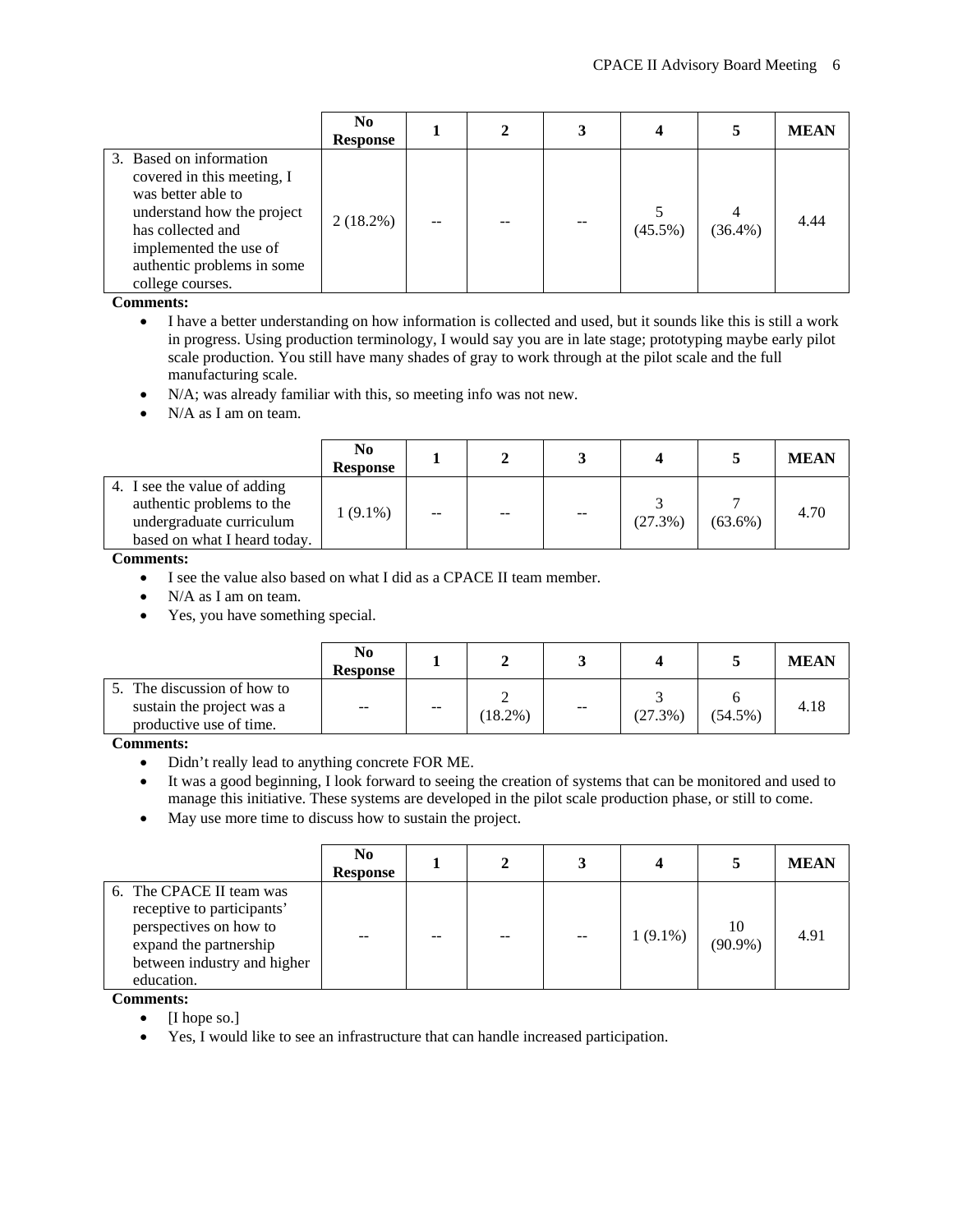|                                                                                                                                                        | N <sub>0</sub><br><b>Response</b> |    |  |            |            | <b>MEAN</b> |
|--------------------------------------------------------------------------------------------------------------------------------------------------------|-----------------------------------|----|--|------------|------------|-------------|
| 7. This meeting has helped<br>clarify my ideas about how<br>to contribute with the<br>development of problems<br>that can be used in the<br>classroom. | $1(9.1\%)$                        | -- |  | $1(9.1\%)$ | $(81.8\%)$ | 4.90        |

**Comments:** 

- I like the Group Dialog.
- $\bullet$  N/A.
- Tradeoffs between open/authentic problems that are relevant for industry vs. trying to implement stacking with 1xx courses that need closed form problems. Maybe starting in 4xx and working down instead.
- Yes, I have more clarity on what is needed in a problem that is experienced by current engineers in the work place. Do you want more sources of these types of problems for chemical and civil?

|                                                                          | N <sub>0</sub><br><b>Response</b> |       |      |      |            |         | <b>MEAN</b> |
|--------------------------------------------------------------------------|-----------------------------------|-------|------|------|------------|---------|-------------|
| I understand the role of<br>8.<br>evaluation in the CPACE II<br>process. | $(9.1\%)$                         | $- -$ | $ -$ | $ -$ | $(18.2\%)$ | (72.7%) | 4.80        |

**Comment:** 

• None.

**MEETING ARRANGEMENTS.** Participants were asked to rate the following aspects of meeting arrangements on a scale of 1-5, with  $1 =$  Disagree and  $5 =$  Agree. They were also asked to make comments.

|                                          | <b>Disagree</b>          | <b>MEAN</b>              |                          |           |            |      |
|------------------------------------------|--------------------------|--------------------------|--------------------------|-----------|------------|------|
| <b>Arrangements</b>                      |                          |                          |                          |           |            |      |
| Workshop facilities were<br>satisfactory | $\overline{\phantom{m}}$ | $\overline{\phantom{m}}$ | $\overline{\phantom{m}}$ | $(9.1\%)$ | $(90.9\%)$ | 4.91 |

**Comments:** 

- Extra time for set-up and tear-down with very little help.
- On a nice day, it is a nice walk.

|                                                                                                            |                          |            |            |            |             | <b>MEAN</b> |
|------------------------------------------------------------------------------------------------------------|--------------------------|------------|------------|------------|-------------|-------------|
| 10. The information about the<br>workshop (e.g. schedule,<br>expectations, etc.) was<br>communicated well. | $\overline{\phantom{a}}$ | $1(9.1\%)$ | $(18.2\%)$ | $1(9.1\%)$ | $7(63.6\%)$ | 4.27        |

**Comment:** 

People left early; some left very early without contributing.

|                                                                                    |       |     |                          |          |             | <b>MEAN</b> |
|------------------------------------------------------------------------------------|-------|-----|--------------------------|----------|-------------|-------------|
| The workplace facilitators were<br>effective in communicating ideas<br>and issues. | $- -$ | $-$ | $\overline{\phantom{m}}$ | $18.2\%$ | $9(81.8\%)$ | 4.82        |

**Comments:** 

- Should coordinate more among presenters; some info was redundant.
- I appreciated your respect of my time.
- Felt there was more of a connection between industry partners and faculty; maybe because more faculty were involved.